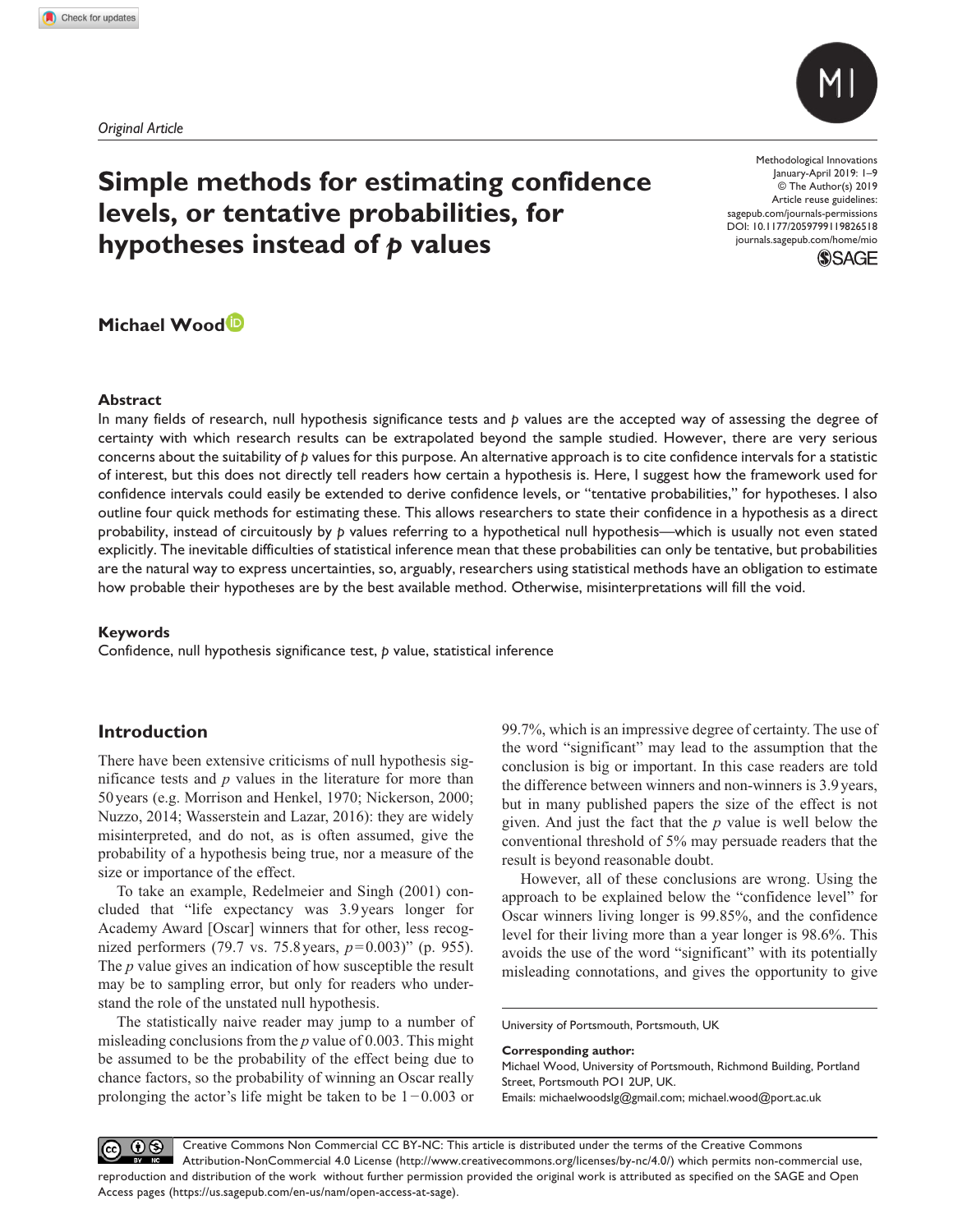confidence levels for the extra longevity of Oscar winners being more than a specified number of years. *p* values, correctly interpreted, simply do not tell us how likely the hypothesis of increased longevity for Oscar winners is. Which is, of course, what we really want to know.

Furthermore, the fact that the result is well below the conventional cutoff value of 5%, and so "very significant," may encourage readers to see the result as more conclusive than is realistic. The *p* value in this example only analyzes sampling errors on the assumption that the sample of past Oscar winners is a random sample of potential Oscar winners in the past and future—a tricky assumption to make sense of, let alone test. Other potential sources of uncertainty, like the way the data was collected, changes which may occur over time, and mistakes in the analysis of data are ignored. In the present case, this last possibility was an issue: the conclusions of this study were challenged by Sylvestre et al. (2006) in a later article in the same journal. The challenge had nothing to do with the *p* values, so the details are not relevant here, but it does illustrate that the assumption that a low *p* value indicates a credible result needs to be treated with caution. (There is a clue about the problem in the way I have slid from the idea of Oscar winners living longer to the idea of winning an Oscar *causing* actors to live longer as opposed to living longer giving actors more time to win Oscars.)

The American Statistical Association's "statement on *p*-values" (Wasserstein and Lazar, 2016) proposes six principles, of which five are negative in the sense that they include the word "not" or "incompatible," and the remaining one is a platitude ("Proper inference requires full reporting and transparency"). For example, the second is "p-values do not measure the probability that the studied hypothesis is true, or the probability that the data were produced by random chance alone." They go on to mention, very briefly, some other approaches, and conclude with another negative sentence: "No single index should substitute for scientific reasoning." This all puts the researcher in a difficult position. They are told what not to assume, but little about what they can believe.

My aim here is not to add to this critical, but often ineffective, literature on *p* values (interested readers will find many references to this literature in the articles cited above), but to suggest a simple alternative to *p* values which has a clear interpretation and would not need to be hedged in by so many caveats to reduce the likelihood of misinterpretation. Furthermore, it does answer the important question: how likely is it that this hypothesis is true? On the other hand it is a single index, and I would concur with the ASA's statement that "no single index should substitute for scientific reasoning." My proposal is simply to use confidence distributions (Xie and Singh, 2013), which are the basis of confidence intervals, to estimate confidence levels for whatever hypotheses are of interest. Instead of giving a  $p$  value (e.g.  $p=4\%$ ) to indicate our degree of confidence in a statistical conclusion, we could give a confidence level for the conclusion (e.g. CL=98%). This is far more straightforward and informative than the *p*

value, but it is important to be aware that these confidence levels can only be tentative. This tentativeness applies equally to confidence intervals, although this is rarely acknowledged. Sometimes, of course, *p* values are a sensible approach (see Wood, 2016 and section "How should we describe the strength of the evidence based on a sample: confidence levels or *p* value" below), but often, perhaps usually, they are not.

There are a variety of methods of deriving confidence distributions: according to a recent review the "concept of a confidence distribution subsumes and unifies a wide range of examples, from regular parametric (fiducial distribution) examples to bootstrap distributions, significance (*p* value) functions, normalized likelihood functions, and, in some cases, Bayesian priors and posteriors" (Xie and Singh, 2013: 3). To review all these would take me too far from my main concern, but I will explain how estimates of confidence levels can be obtained from the *p* values and confidence intervals produced by computer packages, from bootstrapping, and the relationship with Bayes' theorem.

I will also suggest that the distinction between confidence and probability is an unnecessary complication, and that confidence levels should be viewed as "tentative probabilities."

Given a confidence distribution, the mathematics of my proposal is trivial and best explained by means of an example, although the scope of the approach is far wider than this example. My aim here is to suggest how a well-established statistical framework could easily be extended to make it far more useful for research by providing a straightforward answer to the obvious question: "How likely is it that this hypothesis is true?" (As we have seen, *p* values do not do this.)

In the next section, I introduce the example and how it might be analyzed conventionally, and then in the section "Confidence levels for hypotheses," I use this to give a brief introduction to the standard approach to confidence intervals and distributions, and explain how this can be used to derive confidence levels for more general hypotheses. In the section "Tentative probabilities or confidence levels?," I discuss the link with Bayes' theorem, and whether it is worth preserving the distinction between confidence and probability. The section "Methods for quick estimates of tentative probabilities, or confidence levels, for hypotheses" outlines several methods for estimating confidence levels: these include bootstrapping, which is a newer approach to the idea of confidence. The section "How should we describe the strength of the evidence based on a sample: confidence levels or *p* values" discusses some more examples—including one in which *p* values are a sensible approach.

#### **An example**

I will use the fictional "data" in Table 1 to illustrate the approach. These are scores from random samples from two populations, A and B. (The scores might be from a psychological test, or measures of the effectiveness of two treatments; the samples might be from two countries or different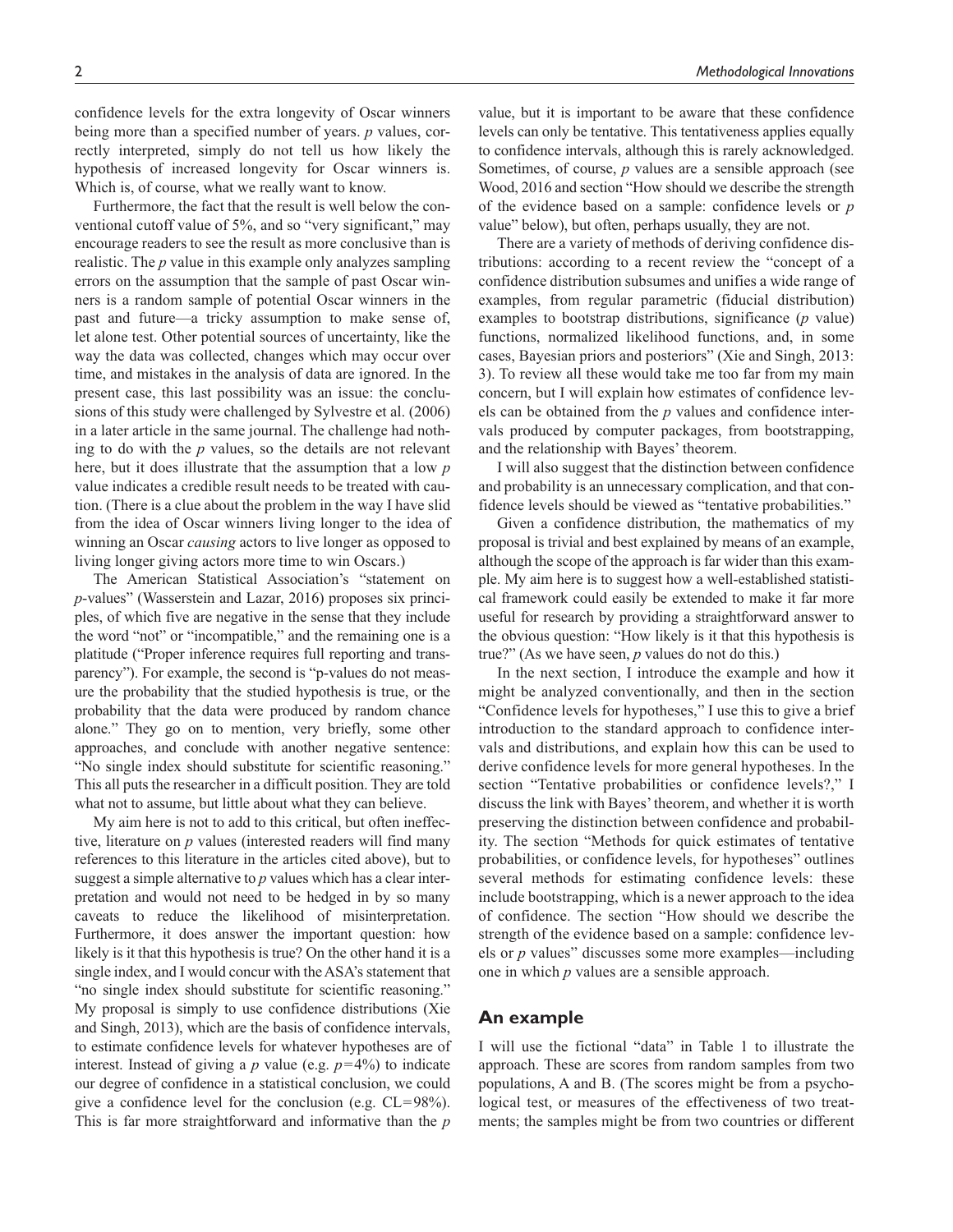|  |  |  |  | <b>Table 1.</b> Data and conventional analysis for small and large samples |  |  |  |  |  |  |  |  |
|--|--|--|--|----------------------------------------------------------------------------|--|--|--|--|--|--|--|--|
|--|--|--|--|----------------------------------------------------------------------------|--|--|--|--|--|--|--|--|

| <b>Table 1.</b> Data and conventional analysis for small and large samples.                                                               |                             |                             |  |  |
|-------------------------------------------------------------------------------------------------------------------------------------------|-----------------------------|-----------------------------|--|--|
| Data and analysis for small samples (n=10<br>from each population)                                                                        |                             |                             |  |  |
|                                                                                                                                           | Sample from<br>Population A | Sample from<br>Population B |  |  |
|                                                                                                                                           | 8                           | 8                           |  |  |
|                                                                                                                                           | 5                           | 7                           |  |  |
|                                                                                                                                           | 6                           | 5                           |  |  |
|                                                                                                                                           | 6                           | 6                           |  |  |
|                                                                                                                                           | 6                           | 3                           |  |  |
|                                                                                                                                           | 5                           | 8                           |  |  |
|                                                                                                                                           | 8                           | 6                           |  |  |
|                                                                                                                                           | 7                           | 6                           |  |  |
|                                                                                                                                           | 7                           | 3                           |  |  |
|                                                                                                                                           | 5                           | 8                           |  |  |
| Means:                                                                                                                                    | 6.3                         | 6                           |  |  |
| $p$ value (two tailed) for the difference of means:                                                                                       | 0.673 (67.3%)               |                             |  |  |
| 95% Confidence interval:                                                                                                                  |                             | $-1.2$ to $+1.8$            |  |  |
| Large samples comprising 40 copies of small<br>samples (n=400 from each pop)<br>Obviously the means are the same as for the small samples |                             |                             |  |  |
|                                                                                                                                           |                             |                             |  |  |

| p value (two tailed) for the difference of means: | 0.004(0.4%)      |
|---------------------------------------------------|------------------|
| 95% Confidence interval:                          | $+0.1$ to $+0.5$ |

treatment groups in a randomized trial.) One of the researcher's hypotheses was that the mean score in one of the populations (A) would be higher than in the other (B). The difference between the means is small (0.3), and with the small sample of 10 in each population, the *p* value is high  $(0.673)^1$  and the 95% confidence interval for the difference (−1.2 to +1.8) encompasses both positive and negative values, indicating that we cannot be sure which population has the higher mean score. The *p* values and confidence intervals are based on the standard methods with the *t* distribution, using the independent samples *t* test in SPSS. The data, and the formula for the *t* test, are in the [online supplement material](https://journals.sagepub.com/doi/suppl/10.1177/2059799119826518) spreadsheet [pop](https://journals.sagepub.com/doi/suppl/10.1177/2059799119826518)[sab.xlsx](https://journals.sagepub.com/doi/suppl/10.1177/2059799119826518).

Ten is obviously a very small sample, but it is helpful to show the contrast with a larger sample of 400 from each population. This is constructed by taking 40 copies of the small sample so that the distribution is identical to that of the small sample. This large sample is obviously not a realistic sample (there are, for example, 40 fives and 80 threes but no fours in the sample from Population A which is most unlikely in practice), but it does serve the purpose of illustrating the contrast between samples of different sizes from the same population. I have also included a more realistic large sample in the [online](https://journals.sagepub.com/doi/suppl/10.1177/2059799119826518) [supplement material](https://journals.sagepub.com/doi/suppl/10.1177/2059799119826518) spreadsheet, [popsab.xlsx.](https://journals.sagepub.com/doi/suppl/10.1177/2059799119826518) This has the same sample sizes and the same distribution in the sense of the same means and standard deviations for each population, as the 40 copies sample, so obviously the *t* test and confidence interval results are also identical, because these just depend on the mean and standard deviation in each sample.

With the larger sample (see Table 1), the difference is significant at the 1% level, and the confidence interval is entirely in the positive range indicating that the mean score in Population A is likely to be more than that in B. However, the apparent strength of these conclusions makes it easy to forget that the estimated difference between the population means is only 0.3.

### **Confidence levels for hypotheses**

The confidence interval for the difference of the means based on the small samples can be derived from the confidence distribution in Figure 1 (bold curve). It should be roughly obvious that 95% of the "confidence" lies between  $-1.2$  and  $+1.8$  (the limits of the confidence interval in Table 1), with 2.5% in each of the tails since the distribution is symmetrical. (The vertical lines, and the phrase "tentative probability," are explained below.) Similarly the 50% confidence interval would be two lines which enclose 50% of the area between them.

It is useful to see the link between confidence intervals and *p* values because this shows how confidence intervals can be derived. Smithson (2003: 78) defines a "plausible" value for a population statistic as one that lies within the confidence interval, and an implausible one as one that lies outside it. So, based on the small sample and the 95% interval  $(-1.2 \text{ to } +1.8)$ , plausible values for the difference of the population means are those that lie between −1.2 and +1.8 and implausible values are those that lie outside the interval. In terms of significance tests and *p* values, if the null hypothesis value of the parameter is implausible this will mean that  $p \le 5\%$  (100%–95%), and if the null hypothesis value is on the boundary of the confidence interval  $(-1.2 \text{ or } +1.8)$  then  $p=5\%$ . So, to find the ends of a 95% confidence interval, we need to find the null hypothesis values which will give a (two tail) *p* value of 5%: in this case these values are −1.2 and  $+1.8$ . These are obviously the 2.5 and 97.5 percentiles of the confidence distribution. The rest of the confidence distribution can be filled in similarly by considering other confidence intervals and *p* values. This is the basis of the graphs in Figure 1. (For a fuller explanation see Smithson (2003), or any other standard text.)

Conventionally, the word "confidence" is only used in relation to intervals, usually 95% ones. In practical terms this is odd because the 95% is based on arbitrary statistical convention, rather than the requirements of the problem. My suggestion here is that confidence distributions could be used to derive confidence levels for more general hypotheses.

Figure 1 can be used to derive a confidence level for the mean score in Population A being more than in B—that is, the difference of the means being positive. This is the proportion of the area to the right of the line representing a difference of zero. To derive this from a confidence interval, we need one of the limits for the interval to be zero. This can be estimated by trial and error with a package such as SPSS: the required confidence interval for the small samples is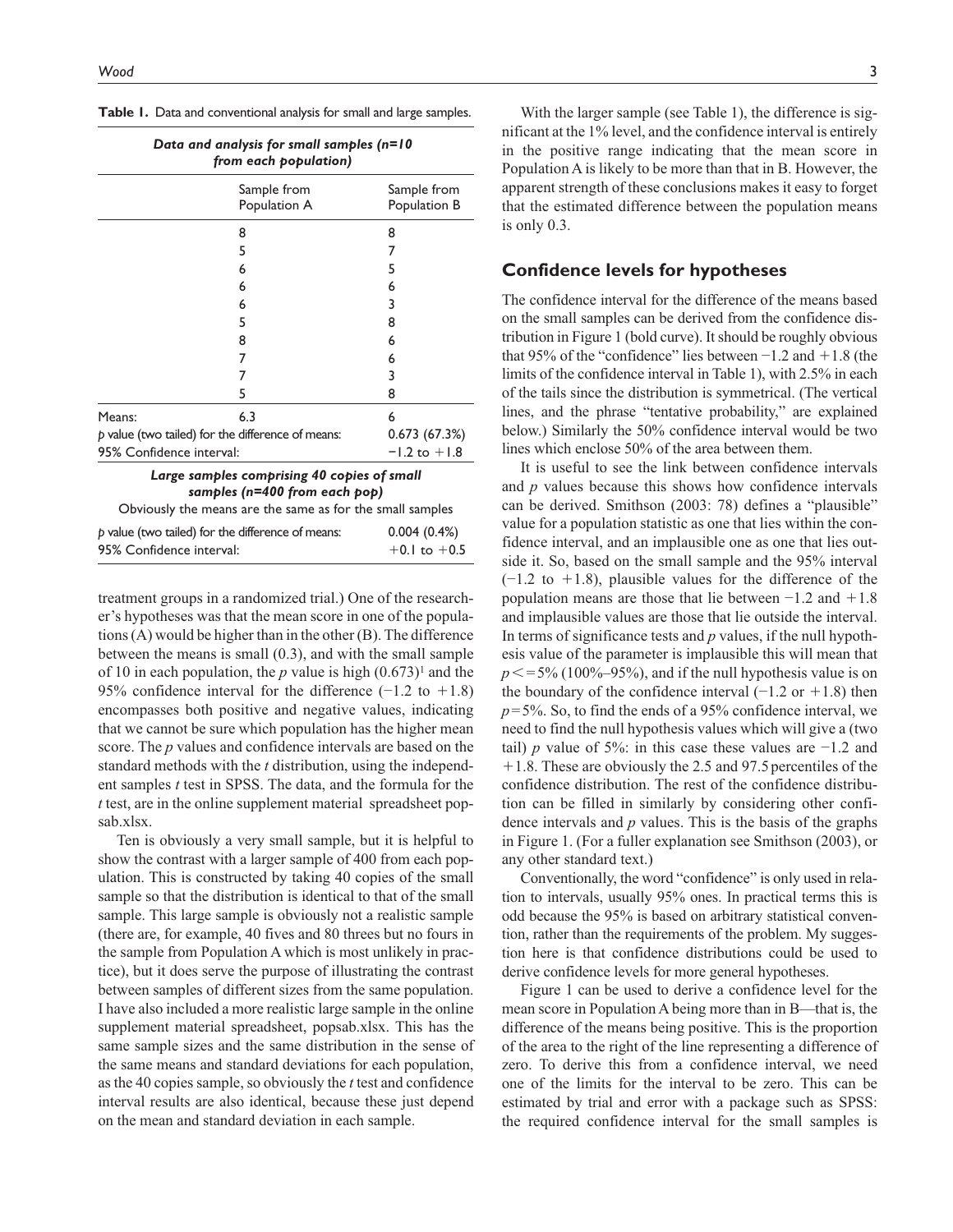

**Figure 1.** Confidence/tentative probability distributions for the difference between the mean scores in two populations based on small and large samples.

the  $32.7\%$  interval  $(0-0.6)$ , which leaves  $33.65\%$  in each of the tails, and the "confidence" to the right of the solid vertical line is  $66.35\%$   $(32.7\% + 33.65\%)$ —which is our confidence that the mean score of Population A is greater than that of Population B. Alternatively, the same result could be obtained directly from the formulae used to draw Figure 1 (see [online supplement material](https://journals.sagepub.com/doi/suppl/10.1177/2059799119826518) spreadsheet [popsab.xlsx\)](https://journals.sagepub.com/doi/suppl/10.1177/2059799119826518).

This principle can easily be extended. For example, we might decide that small differences between the populations are not of interest so we might have three hypotheses: the mean scores in the two populations are within one unit of each other, A is substantially more than B (more than one unit more), and vice versa. Table 2 brings all these results together for both the small and big samples in Table 1.

Table 2 shows the obvious contrast between the small and large samples. For the large sample the evidence is almost conclusive (100.0%) that A has *approximately* the same mean score as B, whereas for the small sample this hypothesis only has a 79% confidence. All the probabilities for the large sample are close to 0% or 100%—which indicates the greater level of certainty obtained by taking larger samples. Figure 1 also shows this contrast: the confidence distribution for the large sample is much less spread out than the distribution for the small sample.

The large sample result illustrates one of the problems with *p* values. The low *p* value (0.004) suggests that the null hypothesis of *exactly* the same mean scores in both populations should be rejected. Population A does have a higher mean that Population B. However, the confidence level of 100.0% for the mean score in the two populations being *approximately* equal (within one unit) indicates that, although differences do exist between the two populations, they may be too small to matter in practice. Over-reliance on *p* values may obscure this conclusion.

This approach would obviously work for any hypothesis based on a numerical statistic for which a confidence distribution like Figure 1 can be derived. Other standard examples include regression and correlation coefficients, and the

**Table 2.** Confidence levels/tentative probabilities for hypotheses about how the mean score in Population A compares with Population B.

| Hypothesis<br>about mean<br>scores | <b>Difference</b><br>$(A - B)$ | Confidence<br>level or<br>tentative<br>probability (%) | Size of<br>sample<br>from each<br>population |
|------------------------------------|--------------------------------|--------------------------------------------------------|----------------------------------------------|
| A > B                              | > 0                            | 66                                                     | 10                                           |
| A < B                              | $<$ 0                          | 34                                                     | 10                                           |
| A>>B                               | >1                             | 17                                                     | 10                                           |
| $A \approx B$                      | <b>Between</b><br>$-1$ and $1$ | 79                                                     | 10                                           |
| A << B                             | $\leq -1$                      | 4                                                      | 10                                           |
| A > B                              | >0                             | 99.8                                                   | 400                                          |
| A < B                              | $<$ 0                          | 0.2                                                    | 400                                          |
| A>>B                               | >1                             | 0.0                                                    | 400                                          |
| $A \approx B$                      | <b>Between</b><br>$-1$ and $1$ | 100.0                                                  | 400                                          |
| A << B                             | $\leq -1$                      | 0.0                                                    | 400                                          |

The confidence levels/tentative probabilities are based on the distributions in Figure 1.

 $\approx$  means approximately equal which is defined as being within one unit.

>> means substantially more which is defined as more than a unit.

difference between two proportions. Figure 1 is symmetrical, so the confidence level in each tail is obviously the same: where this is not the case the method would need to be adapted in an obvious way. The method can even be extended to hypotheses that are not defined by a single numerical statistic—see the section "Method 4: Bootstrapping" below, for an example.

### **Tentative probabilities or confidence levels?**

According to the dominant, frequentist, version of statistical theory, confidence levels are *not* probabilities because there is just one true value of the statistic so probabilities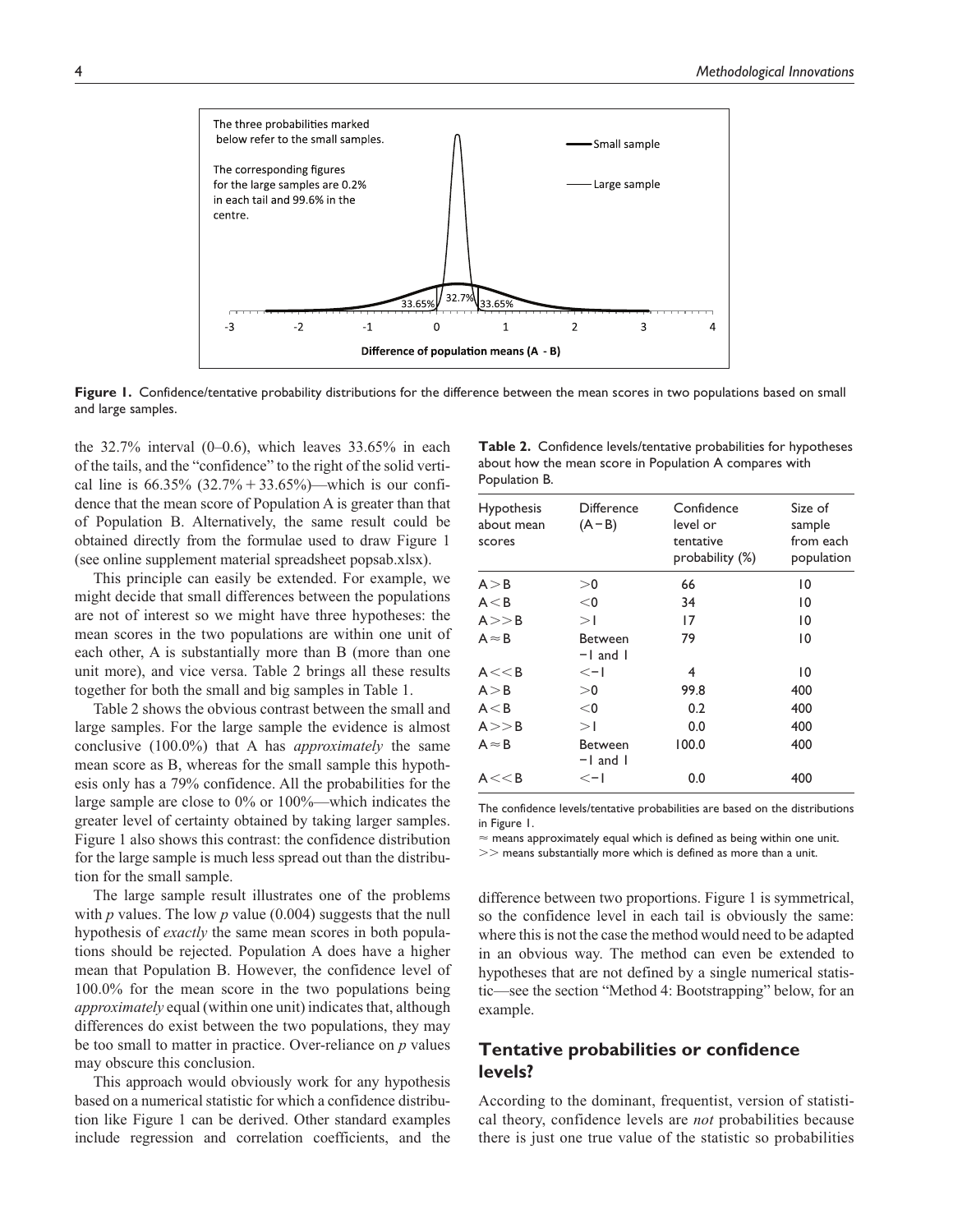are irrelevant. Probabilities apply to uncertain *events*, like whether a coin lands on heads or tails, *not* to beliefs or hypotheses (e.g. those in the left-hand column of Table 2), which are either true or false.

However, it is possible to interpret confidence levels within the Bayesian statistical paradigm. This uses Bayes' theorem and a prior probability distribution—reflecting our prior knowledge of the situation—to derive a posterior probability distribution on which "credible intervals" are based. If we make the neutral assumption of a flat prior distribution (all the values on the horizontal axis of Figure 1 are equally likely), then confidence intervals are often identical to Bayesian credible intervals. This is not true in general, but it is true for many distributions (including those in Figure 1) provided that the prior distribution is flat (Bolstad, 2007; Xie and Singh, 2013). Xie and Singh (2013) say this "appears to be a mathematical coincidence," which ignores the fact that such coincidences can be analyzed mathematically to uncover the circumstances in which they occur (see the Appendix of Wood, 2014).

This means that confidence distributions can be used "in the style of a Bayesian posterior" probability distribution (Xie and Singh, 2013), which means that confidence levels for hypotheses can be interpreted as Bayesian posterior probabilities. Bayesian posterior probability distributions *are* probability distributions: the main difference between the (standard) frequentist and Bayesian schools of probability theory being that that the former defines probability in terms of frequencies of events, whereas the latter has a more flexible definition involving some kind of degree of certainty. However, in practice, they both obey the same rules, and in everyday discourse the idea of probability is used in the broader, Bayesian sense. For example, if someone gives a probability for life existing on one of Jupiter's moons, this probability can only be interpreted as a degree of belief. And on the website of the medical journal BMJ (2017), confidence intervals are explained in these terms: "this is called the 95% confidence interval, and we can say that there is only a 5% chance that the range 86.96 to 89.04 mmHg excludes the mean of the population," which is a probabilistic explanation if we assume that "chance" means probability. For all these reasons, there seems little reason to distinguish between confidence and probability: using the term probability in both contexts would avoid the confusion of the extra term "confidence."

Despite this I will continue to use the term confidence in this article simply because of its familiarity: people know what confidence intervals are and using the term "confidence" taps into this knowledge. But I would argue that confidence levels should be regarded as *tentative* probabilities.

The qualifying adjective "tentative" stems from the inevitable difficulties of calculating probabilities for hypotheses. Imagine, with the data in Table 1, that we subsequently found that the data was a hoax and all samples came from the same population. This would mean that the mean population scores

were identical and the observed difference was just sampling error for both big and small samples. This illustrates the principle that prior beliefs *must* have an impact on sensible conclusions: if we have a hypothesis which we are sure is false, no evidence will suffice to overturn it. This is where Bayesian statistics is helpful. A suitable prior distribution incorporating our prior beliefs will ensure that we get a sensible answer. On the other hand, if we have no definite prior information, a Bayesian interpretation of confidence levels has the advantage of yielding a probability, and of clarifying the main condition for the validity of the probability—namely that the prior distribution should be flat.

There is a plethora of other concepts in this area—fiducial probabilities, Bayes' factors, and so on. However, none of them are widely used, probably because they don't produce useful and intuitive measures of the certainty of a hypothesis. My contention here is that Bayes' theorem gives an answer in principle, but in practice we have to make simplifying assumptions about prior probabilities, and that extending the confidence interval framework is a good compromise.

# **Methods for quick estimates of tentative probabilities, or confidence levels, for hypotheses**

The general method is simply to use the confidence distribution used for confidence intervals to make the appropriate estimates, or to use Bayes' theorem as discussed in the section "Tentative probabilities or confidence levels?" above. However, this may not always be practicable. Even if we only have the confidence intervals or *p* values cited in a conventional analysis, it may still be possible to estimate confidence levels for the hypotheses of interest (Methods 2 and 3 below). And if we have the data, but do not know of a mathematical model for the confidence distribution, it may be possible to use the confidence interval routine built into statistical packages to reverse engineer the required confidence levels (Method 1), or to use bootstrapping to simulate a confidence distribution (Method 4). Bootstrapping is a very flexible simulation method: it can, for example, be used to estimate a confidence level for the relationship between two variables being an inverted U shape (see "Method 4: Bootstrapping" below and Wood, 2013: 7).

### *Method 1: using the confidence interval routine in statistical packages*

If the confidence intervals have equal confidence levels in each tail (this is usually the case), trial and error trying different confidence levels for the intervals can be used to estimate confidence levels for hypotheses as explained in the section "Confidence levels for hypotheses" above and illustrated by Figure 1.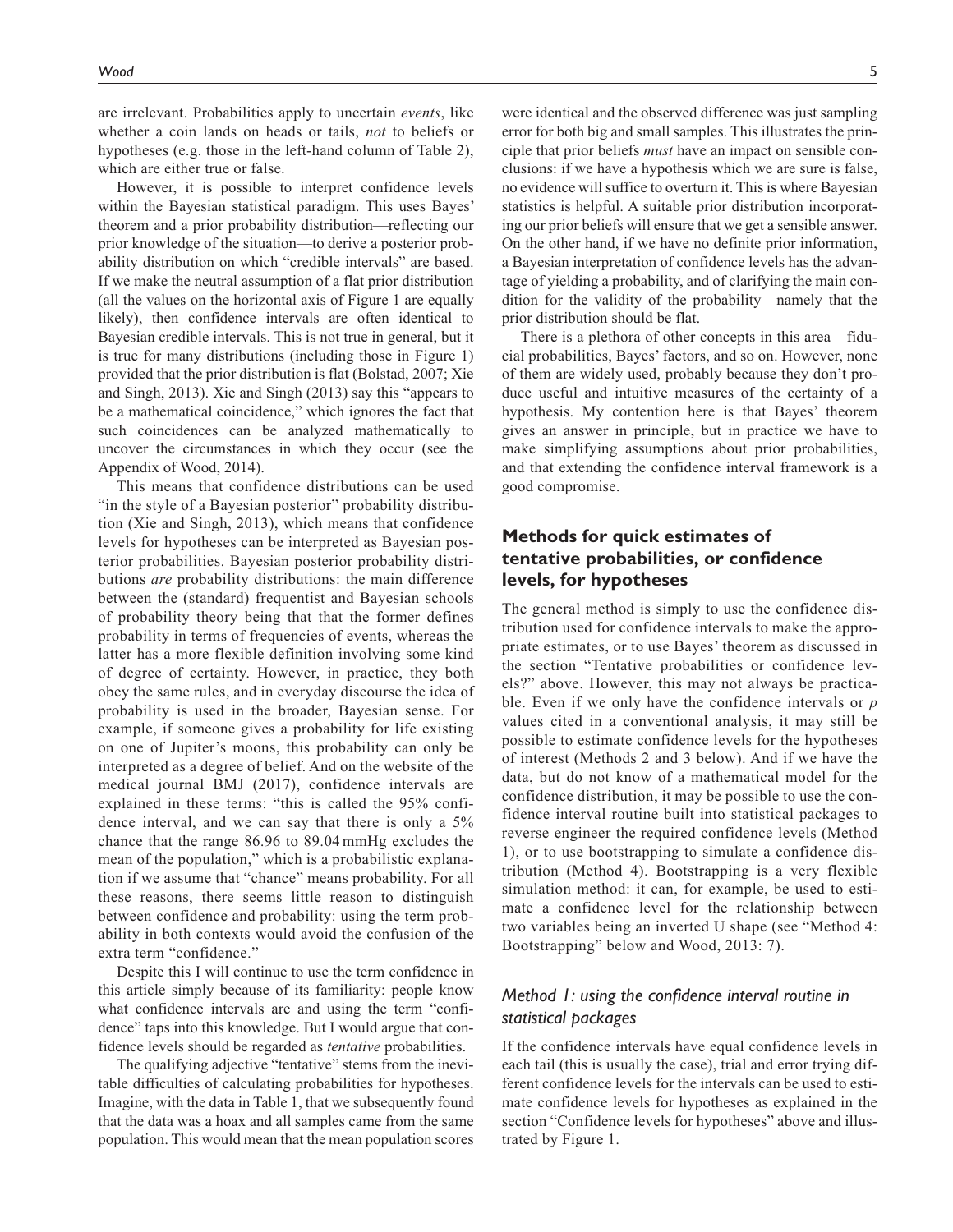### *Method 2: using* p *values*

Table 1 shows that the *p* value based on the big sample is 0.4%, and Table 2 shows that the confidence level for the mean of Population A being greater than B is 99.8%. This confidence level can be worked out from the *p* value using the relationship between *p* values and confidence levels explained in the section "Confidence levels for hypotheses" above. *p* values are conventionally based on a null hypothesis value of 0 (no difference between the two means), so one end of the 99.6% (100%−0.4%) confidence interval must be 0. This means that the confidence level for the difference being below 0 is 0.2% (0.4%/2) and the confidence level for the difference being positive is 99.8%.

When the confidence distribution is a symmetrical curve like Figure 1, this leads to the following conclusions:

Suppose we have a two tailed *p* value for a statistic based on a null hypothesis value of zero. Suppose further that the sample value of the statistic is positive but negative values would be possible. The difference of means in Table 1 is an example; other examples include correlation and regression coefficients, but not chi squared which is always positive. Then

*Confidence level that population value of statistic*  $is positive = 1 - p/2$ 

*Confidence level that population value of statistic is negative* =  $p / 2$ 

If the sample value is negative these would be reversed.

These formulae can easily be adapted if the information we have about *p* is an inequality. For example if  $p < 0.1\%$  then the first equation above becomes

*Confidence level that population value of statistic is pos itive* > *99.95%*

This method only works if the cutoff value for the hypotheses is zero. Method 3 is more general.

### *Method 3: using the normal or* t *distribution to extrapolate from* p *values or confidence intervals*

If we have the data we can either work out the mathematics of the confidence distribution ourselves, or reverse engineer confidence levels for hypotheses from the confidence interval routines in standard packages. However, even in the absence of the data it is still possible to make a reasonable estimate if we have either a confidence interval or a *p* value. If we assume that the confidence distribution is a normal distribution (or a *t* distribution, but this usually makes little difference), it is possible to use the information we have to reverse engineer the confidence distribution and use it to derive whatever confidence levels we require. The assumption of normality might seem suspect, but many distributions

are roughly normal, and normal approximations are widely used in statistics even when they are not very close (e.g. the for binomial or Poisson distributions).

As an example, suppose we wanted to estimate the confidence level for the mean of Population A being at least one unit more than B: Table 2, based on the full data set, shows this is 17% based on the small samples. However, if we *only* knew that the sample value of the difference is 0.3, and the *p* value is 67.3%, the [online supplement material](https://journals.sagepub.com/doi/suppl/10.1177/2059799119826518) spreadsheet [CLIP.xls](https://journals.sagepub.com/doi/suppl/10.1177/2059799119826518) is designed to estimate confidence levels. The confidence level in question comes to 16% using the normal distribution which is close enough to be useful in practice. Alternatively, we could use the 95% confidence interval (−1.2 to 1.8) to derive a similar result from the same spreadsheet.

### *Method 4: bootstrapping*

Bootstrapping is a method of deriving confidence distributions introduced by Efron (1979). It is one of the approaches discussed by Xie and Singh (2013) in their review of confidence distributions; there is a more elementary explanation in Wood (2004). Bootstrapping relies on computer simulation which can estimate approximate probabilities without detailed mathematical models. The [online supplement material](https://journals.sagepub.com/doi/suppl/10.1177/2059799119826518) spreadsheet, [resamplepopsab.xlsx](https://journals.sagepub.com/doi/suppl/10.1177/2059799119826518), is set up to estimate confidence levels from the data in the small sample in Table 1 by bootstrapping. Because bootstrapping is a simulation method, it will produce a slightly different distribution each time it is run. Figure 2 shows one such bootstrapped confidence distribution: this models the same distribution as the bold line in Figure 1.

When I used the spreadsheet, which analyzes 1000 simulations (resamples) each time, the results for the confidence level of the mean of Population A being at least one unit more than B ranged from 14% to 17%. This is close<sup>2</sup> to the answer of 17% from the confidence distribution in Figure 1.

One of the strengths of bootstrapping is its flexibility in terms of the problems it can model. The spreadsheet used for Figure 2 can easily be adapted to analyze other statistics such as regression and correlation coefficients. Wood (2013) describes how bootstrapping can be used to estimate a confidence level (65%) for a hypothesis of an inverted U shape between two variables. The original paper on whose data this analysis is based (Glebbeek and Bax, 2004) merely produced two nonsignificant *p* values for the two parameters of a quadratic function.

## **How should we describe the strength of the evidence based on a sample: confidence levels or** *p* **values?**

Sometimes *p* values are a sensible approach. In an experiment to detect telepathy described in Wood (2016: 4), a volunteer chooses a card at random from a pack of 50 cards, concentrates hard on it, and then another volunteer tries to work out what the chosen card is without being able to see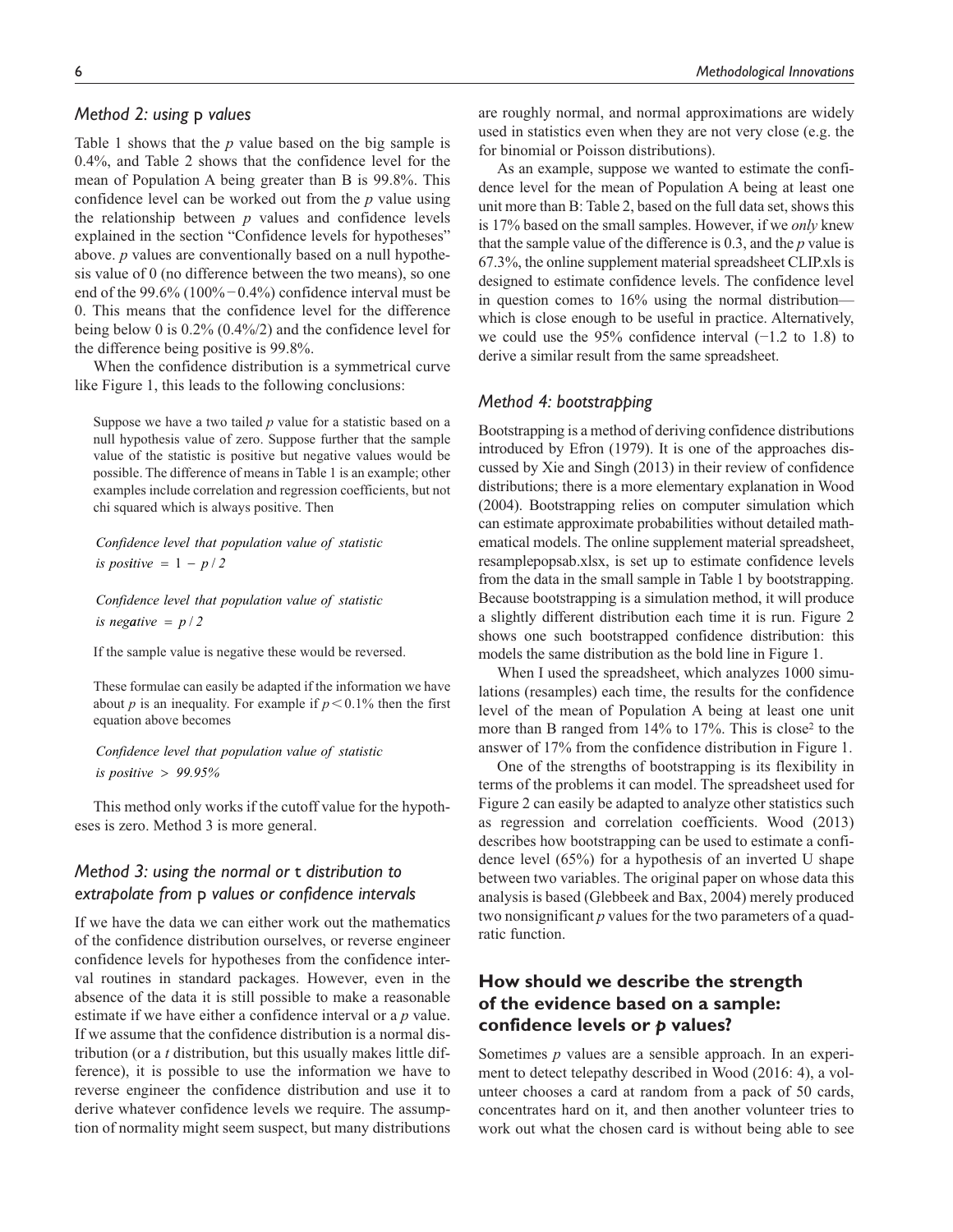

**Figure 2.** Bootstrapped confidence/tentative probability distribution.

the card or communicate with the first volunteer in any way except, possibly, by telepathy. If the second volunteer gets the right answer, this represents a  $p$  value of  $1/50$  or  $2\%$ based on the null hypothesis that the second volunteer is guessing. There is no confidence distribution here, and no obvious easier way of coming up with a probability for telepathy than the use of Bayes' theorem, which requires a prior probability for telepathy. The *p* value (2%) is a simple and natural way to summarize the conclusion about the strength of the evidence. But this example is unusual: in many cases, such as the example about Oscar winners described in the "Introduction" above, there is a confidence distribution, and *p* values are neither simple nor natural.

Confidence intervals are now widely cited in medical journals: for example, Wallis et al. (2017) concluded that "patients treated by female surgeons were less likely to die within 30days (adjusted odds ratio 0.88; [95% confidence interval] 0.79 to 0.99,  $p=0.04$ ), but there was no significant difference in readmissions or complications." The confidence interval here gives an indication of the likely error but the *p* value is still the statistic given to quantify the strength of the evidence for the hypothesis about the difference between male and female surgeons. And the phrase "no significant difference" implies that it is the difference which is not "significant," whereas it is actually the *evidence for* the difference which is not significant. Phrases like "significant difference" are likely to reinforce the common misunderstanding that a significant difference is a big or important difference.

In many other disciplines, *p* values remain the sole statistic used to quantify uncertainty due to sampling error; confidence intervals are not given. We have seen in section "Method 4: Bootstrapping" above how Glebbeek and Bax (2004) could only give two nonsignificant *p* values in support of their hypothesis of an inverted U shape between two variables. They also looked at a linear regression model between the same two variables and concluded that "a 1% increase in turnover equals a loss of 1780 Dutch guilders

[this was before the introduction of the Euro] … From a management point of view, this is quite substantial" (p. 283). However, the only statistic quoted to quantify the strength of the evidence for this is  $p < 0.01$ . The confidence interval (−3060 to −500: see Wood, 2013) is not given.

I think there is a very strong case for using confidence levels for the hypotheses of interest to the research in all these papers. So instead of the *p* value quoted above for the comparison between male and female surgeons, we could (using Method 2 above) write:

Patients treated by female surgeons were slightly less likely to die within 30 days (confidence level: 98%).

And instead of the potentially misleading statement that "there was no significant difference in readmissions or complications," the fact that there was a difference but that the evidence that this would apply to a wider population was weaker could be acknowledged by stating a confidence level (about 90% for the readmission rate).

Or, taking a different perspective, we might feel that, given the likely inaccuracies of the matching and adjustment processes, a difference in the readmission rates of less than 10% is not meaningful. Method 3 can be used to estimate the confidence level for the difference being less than 10%: this comes to about 98% (by estimating the probability of the risk ratio—which is identical to the odds ratio in this case—being  $\leq 0.9$  and  $\geq 1.1$  and subtracting these two probabilities from 100%). This represents strong evidence that there is not a meaningful difference between male and female surgeons.

The conclusions in Glebbeek and Bax (2004) could be presented in a similar way. The confidence level for increasing turnover leading to a loss is 99.7%. The evidence for the inverted U shape cannot be adequately measured by *p* values: the confidence level of 65% makes the conclusion far clearer than two nonsignificant *p* values.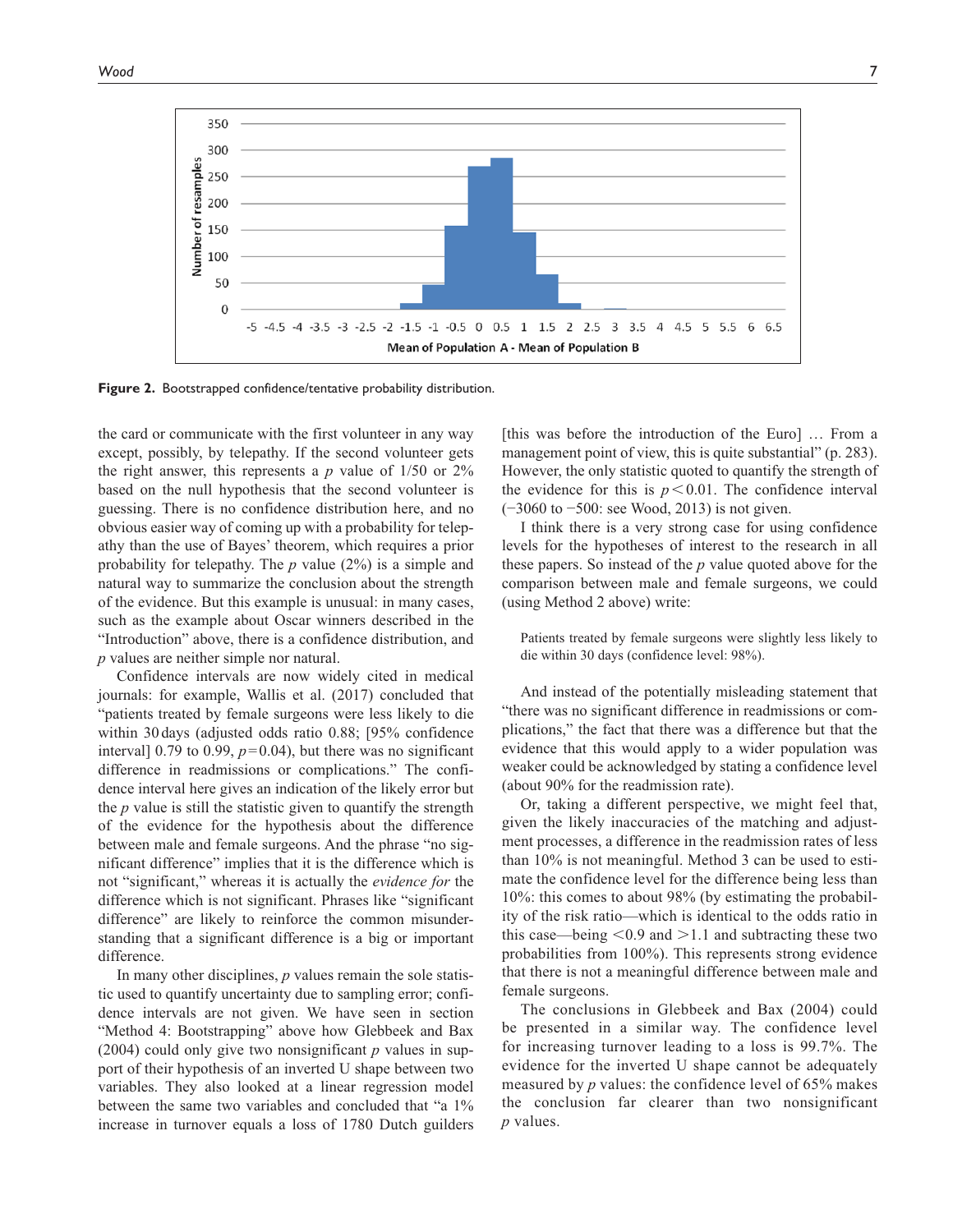Despite being an obvious extension to the idea of confidence intervals, confidence levels such as those above are never cited. As far as I can see, the idea is never even considered, despite the fact that it gives clear answers to questions about the strength of evidence, whereas the ubiquitous *p* values are widely misinterpreted and often fail to provide much useful information. Instead of qualifying the conclusion that patients treated by female surgeons were slightly less likely to die within 30 days with the statement  $p=0.04$  (Wallis et al., 2017), we could qualify it with by writing confidence  $level=98\%$ .

To summarize, the advantages of citing confidence levels instead of *p* values (when this is possible) are that (unlike *p* values):

- They give a direct, although tentative, estimate of the probability of a hypothesis being valid.
- We can estimate confidence levels for a range of different hypotheses.
- This allows the size of the effect to be taken into account. For example, Table 2 shows that the confidence level for the size of the difference between the two population means being less than one is 79% based on the small sample, and 100.0% based on the large sample.
- The lack of a threshold like 5%, and the term "significant," both of which may encourage people to assume a dichotomy between proven and not proven, may encourage a more nuanced view of statistical conclusions.

But on the negative side, confidence levels, like *p* values, only take account of sampling errors; other sources of error are ignored. And just like confidence intervals, they depend on the assumptions behind the model (*t* distribution, bootstrap model, or whatever) used to derive the confidence distributions. They should be regarded as tentative not definite. And although the *meaning* of assertions like "confidence level=98%" should be reasonably intuitive, the *method* used to compute it is inevitably more complicated (the bootstrap method is probably the most transparent).

However, confidence intervals are used, despite their tentative status, and they are inevitably likely to be the basis of informal calculations of confidence levels such as those I am suggesting here ("The confidence interval does not include zero so …"). Why not make these informal calculations explicit?

The answer may be that doing so would make the conclusions clearer, which would expose them to more scrutiny. If, for example, only 50% of hypotheses which achieve a confidence level of 95% or more turn out to be true, this would suggest something is wrong with the assessment of confidence levels.

I have also argued that confidence levels could be regarded as tentative probabilities: tentative because their derivation inevitably depends on assumptions about which we cannot be certain (e.g. a flat prior distribution). Confidence seems an unnecessary concept in an already overcrowded conceptual framework. It is also a bad name for a concept in which we should not have too much confidence. *Tentative probability* seems a better term because it connects with intuitions about probability and acknowledges its limitations. However, in the short term, keeping the word confidence may be helpful because it gives the idea of tentative probabilities for hypotheses the support of an established, and so relatively unquestioned, theoretical framework.

### **Declaration of conflicting interests**

The author(s) declared no potential conflicts of interest with respect to the research, authorship, and/or publication of this article.

### **Funding**

The author(s) received no financial support for the research, authorship, and/or publication of this article.

#### **Supplemental material**

Supplemental material for this article is available online.

#### **Notes**

- 1. This is a two-tailed *p* value. As the researcher's hypothesis is directional (the mean of A will be more than B), there might be a case for using a one-tailed test which would give a *p* value of 0.33. However, most research cites only two-tailed tests, and SPSS gives no option for one-tailed tests for the difference of two means, so I will stick with the two-tailed test here. Onetailed tests give lower *p* values, indicating *more* significant results: they are a reasonable approach where there is a clear directional hypothesis *before* the date is collected. However, their use may lead to the suspicion that the researcher has formulated a directional hypothesis *after* seeing the data as a way of obtaining a more significant result. Two-tailed tests avoid this problem, so significant results are more secure. In practice, in this example, it makes little difference: the result for the small samples is not significant in either case, and for the large samples (see Table 1) the result is significant with one (*p*=0.002) or two tails (*p*=0.004).
- 2. But not identical: the bootstrap estimate is slightly less, possibly because small samples are less likely to include extremes and so may underestimate the variability in the population. However, worrying unduly about the precision of the confidence levels seems unreasonable because the sample is small, so everything is just a rough guess.

## **ORCID iD**

Michael Wood D <https://orcid.org/0000-0003-2119-0942>

#### **References**

BMJ (2017) Available at: [http://www.bmj.com/about-bmj/resources](http://www.bmj.com/about-bmj/resources-readers/publications/statistics-square-one/4-statements-probability-and-confiden)[readers/publications/statistics-square-one/4-statements-proba](http://www.bmj.com/about-bmj/resources-readers/publications/statistics-square-one/4-statements-probability-and-confiden)[bility-and-confiden](http://www.bmj.com/about-bmj/resources-readers/publications/statistics-square-one/4-statements-probability-and-confiden) (accessed 26 November 2017).